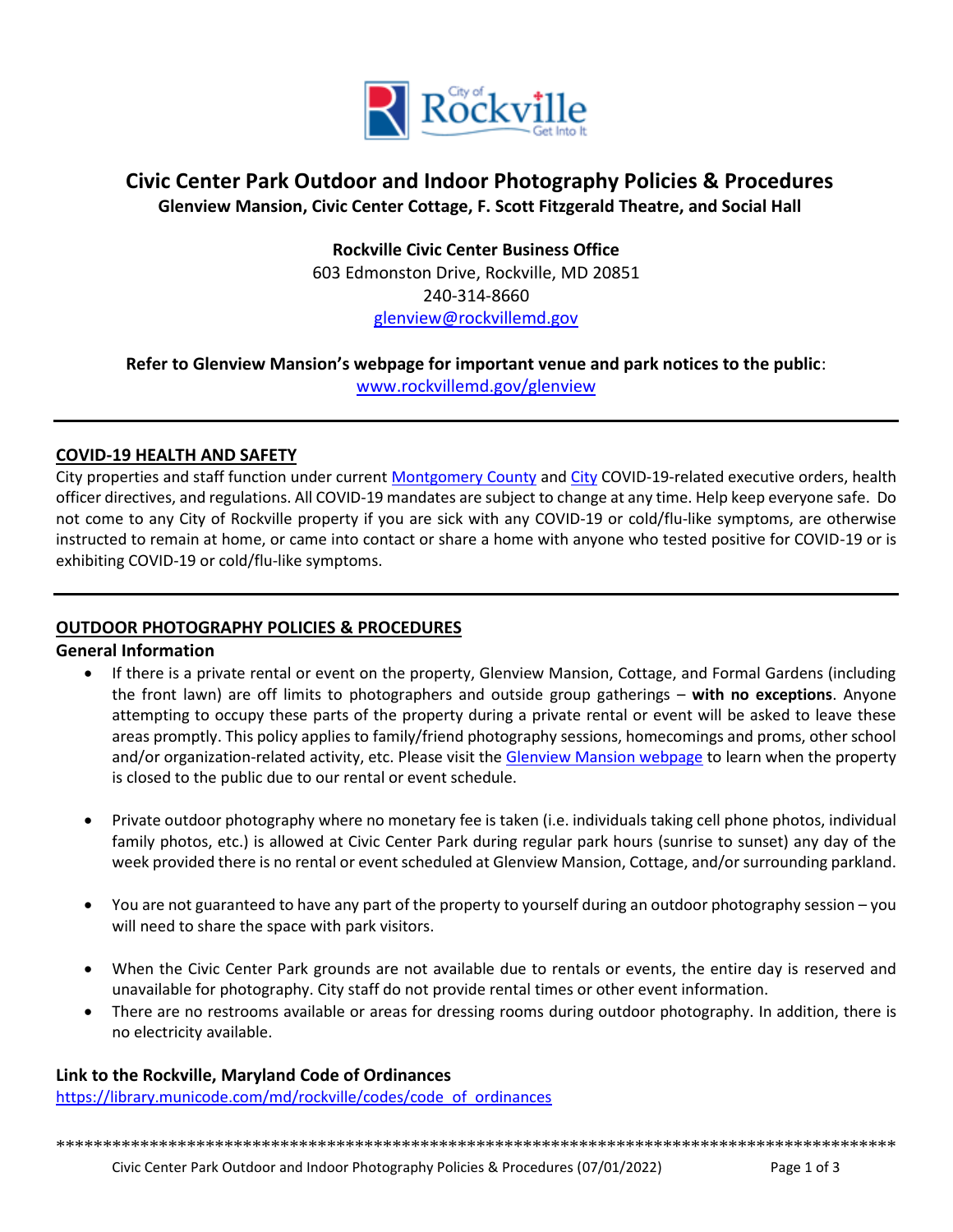Sec. 14-41. - Commercial activities.

- (a) A person may not sell, or offer for sale, any merchandise, article or thing in or upon City parks or at any City-sponsored special event without having first obtained a permit from the City Manager for a specific area or the special event. The City Manager may issue such permits and require the payment of such fees as are prescribed by resolution in the minutes of the meetings of the Mayor. As a condition of a permit, the City Manager may require the person to whom the permit is issued to place, or cause to be placed in receptacles provided for that purpose, all trash, in the nature of boxes, papers, cans, bottles, garbage and other refuse, generated by the sale of any merchandise, article or thing covered by the permit, within a reasonable area of the vending operation. The City Manager may require a cash bond from the permittee in the amount of seventy-five dollars (\$75.00). The bond shall be forfeited in the event the permittee is unable or may fail to dispose of refuse in the manner prescribed.
- (b) A person may not practice, carry on, conduct or solicit for any trade, occupation, business or profession, without first obtaining written permission from the City Manager.

(Laws of Rockville, Ch. 7, § 7-3.01(i), (j))

### **INDOOR PHOTOGRAPHY POLICY & PROCEDURES**

#### **General Information**

- Indoor photography at Glenview Mansion, Cottage, and F. Scott Fitzgerald Theatre and Social Hall is strictly prohibited without an indoor photography permit issued by the Civic Center Business Office (hourly rates apply).
- Photography permits may not be issued more than five (5) business days in advance.
- Permittable hours are Monday through Friday, 9am 1pm and 2pm 4:30pm.
- Staff reserves the right to cancel an indoor photography session, at any time, based on last-minute rental or event requests, City events and programs, facility closures, or force majeure.
- There are no dressing rooms available inside Glenview Mansion, Cottage, and F. Scott Fitzgerald Theatre and Social Hall unless specifically indicated on your photography permit. Your permit will state the specific areas of access and you must adhere to these spaces.

#### **Indoor Photography Fees**

| <b>Glenview Mansion</b> | Civic Center Cottage | F. Scott Fitzgerald Theatre | Social Hall      |
|-------------------------|----------------------|-----------------------------|------------------|
| \$50.00 per hour        | \$50.00 per hour     | \$50.00 per hour            | \$50.00 per hour |

#### **To Permit with Us**

All permit holders must:

- Be at least 18 years old of age
- Have a valid form of ID
- Ensure the name on the valid form of ID matches the name(s) on the permit

#### **How to Permit**

Request an indoor photography permit by completing and submitting this online request form, which goes to the Civic Center Business Office for review. You will be contacted by e-mail within 48 business hours regarding your requested

\*\*\*\*\*\*\*\*\*\*\*\*\*\*\*\*\*\*\*\*\*\*\*\*\*\*\*\*\*\*\*\*\*\*\*\*\*\*\*\*\*\*\*\*\*\*\*\*\*\*\*\*\*\*\*\*\*\*\*\*\*\*\*\*\*\*\*\*\*\*\*\*\*\*\*\*\*\*\*\*\*\*\*\*\*\*\*\*\*\*